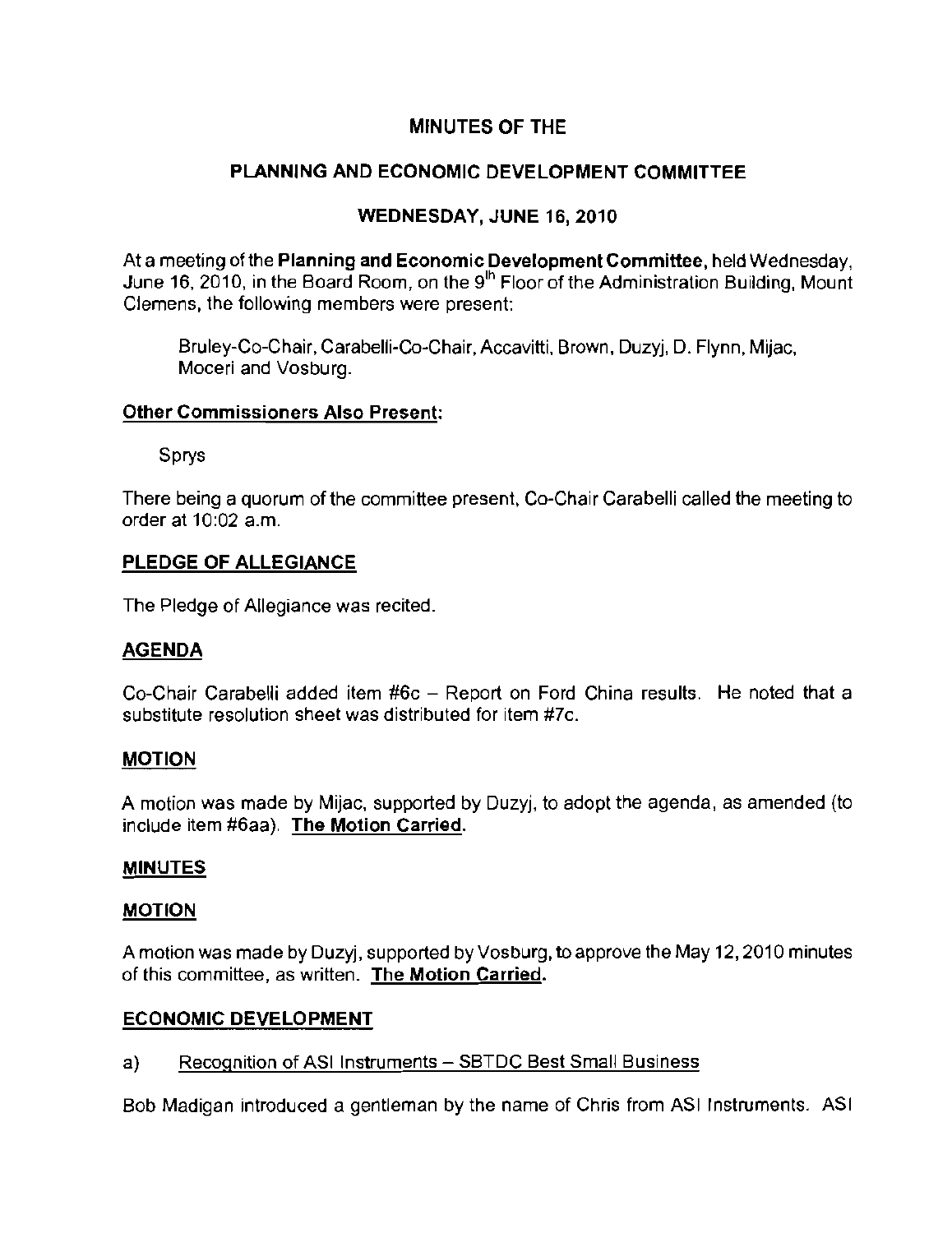Instruments is a research and development company located in Warren that primarily deals with imaging equipment in early stage development. The SBTDC has been working with ASI for about the last four years, particuiarly the last two years, in trying to bring them from **a research and development company to a manufacturing, marketing and full service organization.** 

Co-Chairs Bruley and Carabelli presented Chris from ASI instruments with an award.

aa) Adopt Resolution Commending ASI Instruments on Receiving the 2009 Best Small Business Award (offered by Bruley, Carabelli and Sauger)

### **COMMITTEE** RECOMMENDATION - MOTION

A MOTION WAS MADE BY DUZYJ, SUPPORTED BY MOCERI, TO RECOMMEND THAT THE BOARD OF COMMISSIONERS ADOPT A RESOLUTION COMMENDING ASI INSTRUMENTS ON RECEIVING THE 2009 BEST SMALL BUSINESS AWARD (OFFERED BY BRULEY, CARABELLI AND SAUGER). THE MOTION CARRIED.

b) Report on Macomb County/Greater Detroit Hispanic Business Community **Stars & Stripes Event** 

Justin Robinson gave an update on the hosting of the Macomb County/Greater Detroit Hispanic business community Stars & Stripes event that will be held on Friday, July 2, 2010. He spoke about the purpose of this event and the itinerary for the evening.

#### MOTION

A motion was made by Vosburg, supported by Moceri, to receive and file the report on the **Macomb County/Greater Detroit Hispanic business community Stars & Stripes event. The Motion Carried.** 

c) Report on Ford China Results

**Co-Chair Bruley gave a verbal report. He and Justin Robinson attended a signing ceremony at the Dearborn Hyatt to witness the signing and meet with Assistant Minister,**  Wang Chao, from the China Commerce Department. Over 300 Chinese and U.S. **Government officials and business people participated in the event. The participants witnessed about \$650 million in contract signing ceremonies between several U.S. and Chinese businesses and organizations.** 

He then spoke about the Ford Transmission Plant in Sterling Heights hiring 140 new people. They are expanding their trade with China. With the hiring of these people, those transmissions will be exported to Ford vehicles in China as part of this overall deal. So, the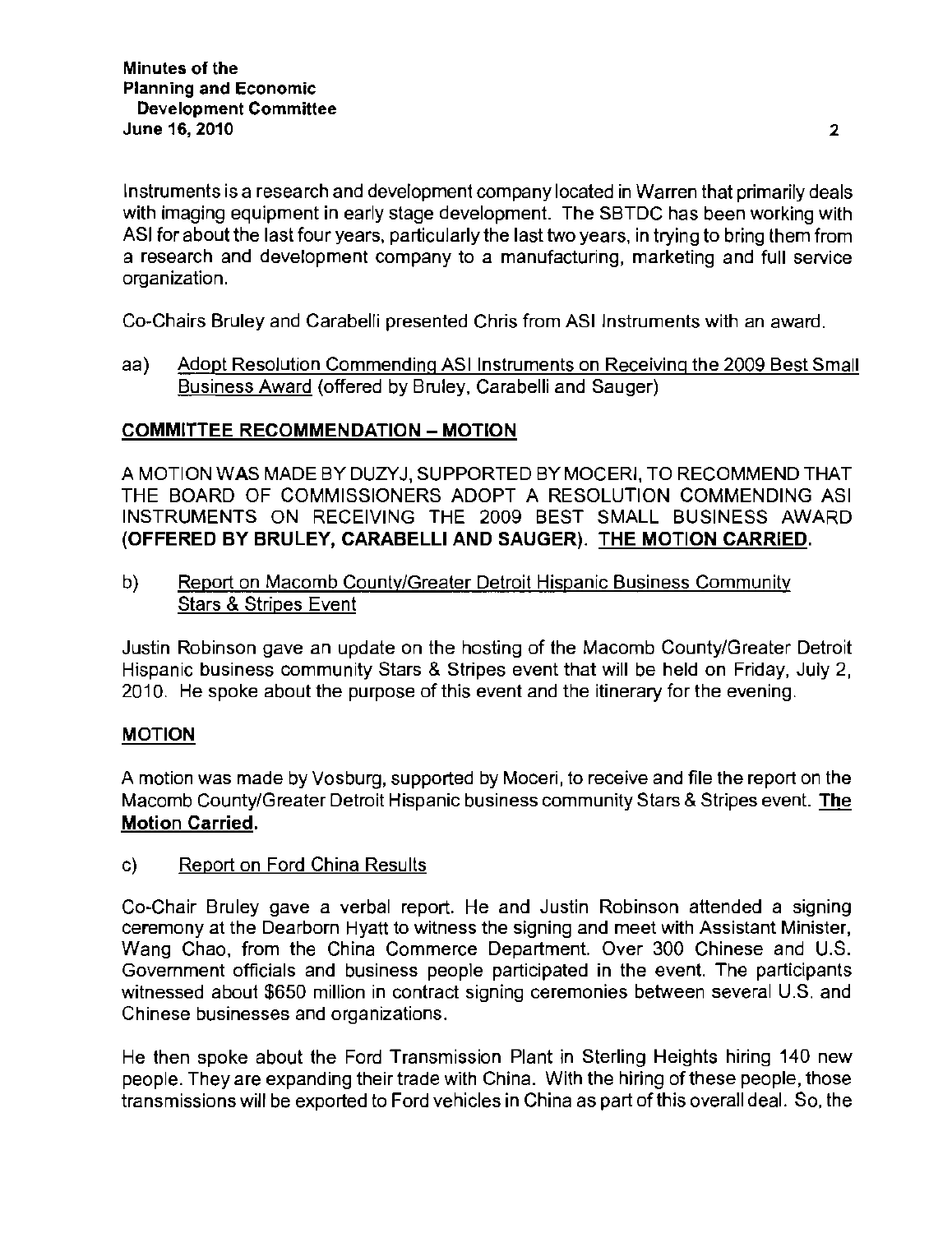direct employment in Sterling Heights is related to selling transmissions from Ford in this country to Ford in China, because of their expanding market.

## MOTION

A motion was made by Brown, supported by Accavitti, to receive and file the report on Ford China results.

The following commissioners spoke: Duzyj and Bruley.

Co-Chair Carabelli called for a vote on the motion and The Motion Carried.

### COMMUNITY DEVELOPMENT

#### a) Status Report on Neighborhood Stabilization Program

Mike Rozny gave an extensive overview of the spreadsheet entitled, NSP Status.

The following commissioners spoke: Carabelli and Duzyj.

### MOTION

A motion was made by Moceri, supported by Vosburg, to receive and file the status report on the Neighborhood Stabilization Program. The Motion Carried.

b) Authorization to Execute Contract with Solid Ground

## COMMITTEE RECOMMENDATION - MOTION

A MOTION WAS MADE BY DUZYJ, SUPPORTED BY D. FLYNN, TO RECOMMEND THAT THE BOARD OF COMMISSIONERS AUTHORIZE A CONTRACT WITH SOLID GROUND IN THE AMOUNT OF \$67,521 UTILIZING HOME FUNDS.

#### AMENDMENT

A MOTION WAS MADE BY D. FLYNN, SUPPORTED BY DUZYJ, TO ADD THE FOLLOWING LANGUAGE TO THE MOTION: "CONDITIONAL UPON SOLID GROUND MAINTAINING AT LEAST AN 80% OCCUPANCY RATE. IN ADDITION, SOLID GROUND MUST REPORT TO THE PLANNING AND ECONOMIC DEVELOPMENT COMMITTEE ON A MONTHLY BASIS FOR THE REMAINDER OF 2010."

The following commissioners spoke: Vosburg, D. Flynn, Bruley and Duzyj.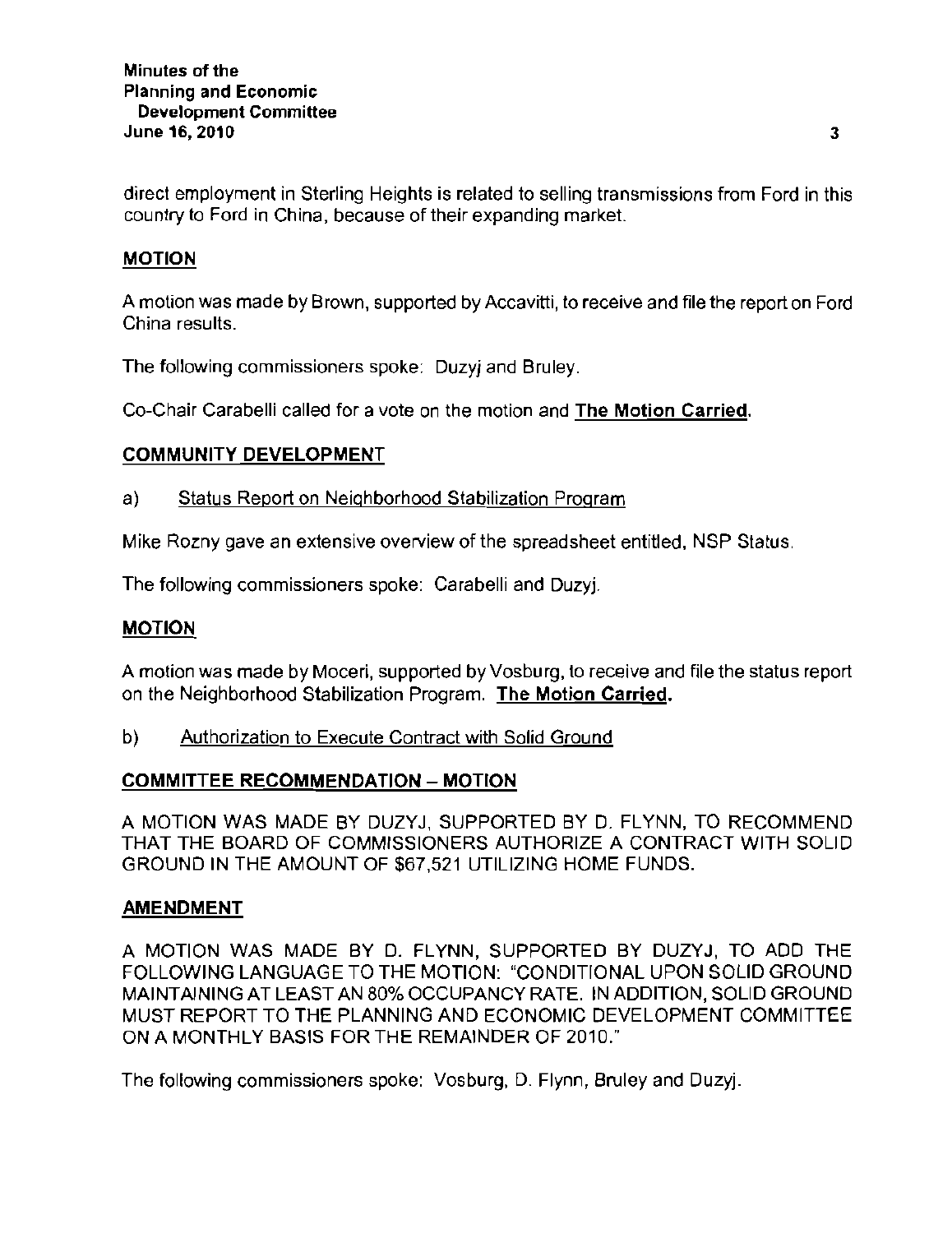Co-Chair Carabelli called for a vote on the amendment and THE MOTION CARRIED.

Co-Chair Carabelli called for a vote on the main motion, as amended, and THE MOTION CARRIED.

c) **Authorization to Grant Increase to Springhill Housing Corporation** 

**A substitute resolution sheet was distributed.** 

## COMMITTEE RECOMMENDATION - MOTION

A MOTION WAS MADE BY D. FLYNN, SUPPORTED BY MOCERI, TO RECOMMEND THAT THE BOARD OF COMMISSIONERS APPROVE AN INCREASE IN THE HOME GRANT FOR SPRINGHILL HOUSING CORPORATION MAKING THE GRANT TOTAL \$354,943. THE MOTION CARRIED WITH CARABELLI VOTING "NO."

d) Authorization to Execute Contract with Habitat for Humanity

# COMMITTEE RECOMMENDATION - MOTION

A MOTION WAS MADE BY D. FLYNN, SUPPORTED BY MOCERI, TO RECOMMEND THAT THE BOARD OF COMMISSIONERS AUTHORIZE THE EXECUTION OF A CONTRACT WITH HABITAT FOR HUMANITY UTILIZING HOME FUNDS. THE MOTION CARRIED.

## PLANNING

a) Update on County-wide Trail Plan

A framed Macomb County Regional Trail Vision was displayed.

## MOTION

A motion was made by Vosburg, supported by Mijac, to receive and file the June 2010 update on the status of trail projects along the Macomb County 70 mile trail loop.

John Crumm gave an update on the status of trail projects.

The following commissioners spoke: Carabelli and Vosburg.

Co-Chair Carabelli called for a vote on the motion and The Motion Carried.

b) Authorization to Accept Grant Funds ("Meet Me On The Trail")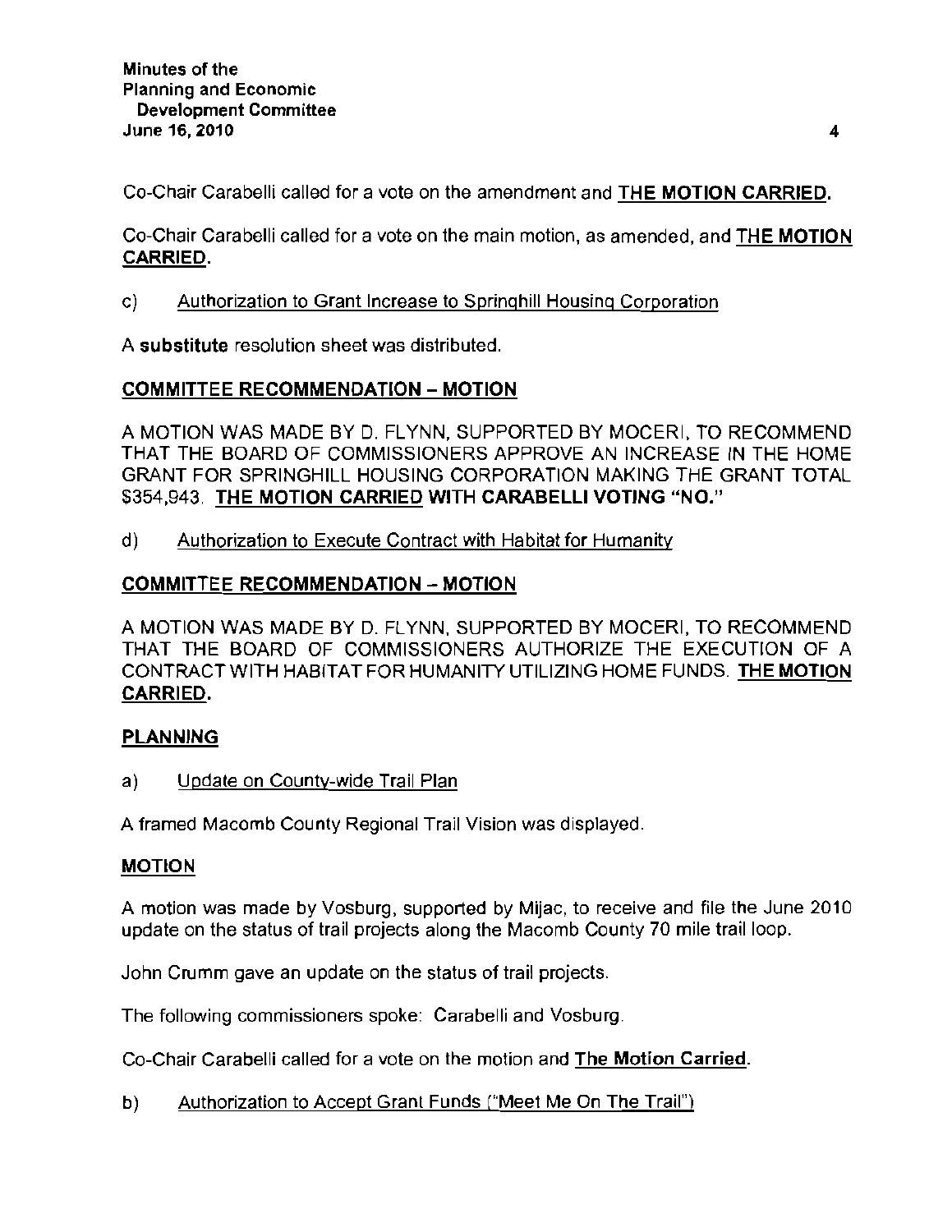## COMMITTEE RECOMMENDATION - MOTION

A MOTION WAS MADE BY BROWN, SUPPORTED BY MIJAC, TO RECOMMEND THAT THE BOARD OF COMMISSIONERS APPROVE AND AUTHORIZE THE BOARD CHAIR TO ACCEPT A \$2,000 GRANT FROM THE DALMAC FUND TO FINANCE 100% OF THE COSTS OF THE "MEET ME ON THE TRAIL" EVENT AND PROVIDE FOR THE CREATION AND PRINTING OF NEW TRAIL MAP DISPLAYS AND BROCHURES. THIS GRANT REQUIRES NO LOCAL MATCH DOLLARS.

The following commissioner spoke: Vosburg.

Co-Chair Carabelli called for a vote on the motion and THE MOTION CARRIED.

### c) Authorization to Submit Grant Proposal to Michigan Natural Resources Trust Fund

### COMMITTEE RECOMMENDATION - MOTION

A MOTION WAS MADE BY D. FLYNN, SUPPORTED BY MIJAC, TO RECOMMEND THAT THE BOARD OF COMMISSIONERS APPROVE AND AUTHORIZE THE BOARD CHAIR TO APPROVE THE SUBMISSION OF A 2010 MICHIGAN NATURAL RESOURCES TRUST FUND APPLICATION FOR ACQUISITION AND/OR LEASE OF THE LAKE ST. CLAIR SHORELINE ON THE PROPERTY IN CONTROL BY THE SELFRIDGE ANGB LOCATED IN HARRISON TOWNSHIP. THE MOTION CARRIED.

### ENVIRONMENTAL

a) Report on Activities - Tourism Development Specialist

Kristen Grifka gave a broad overview of her position which involves the areas of research, planning and outreach. She spoke about accomplishments that she has already made in a very short time. She noted that by December she hopes to have a strategic plan developed. She has been soliciting grants and is currently applying for two small grants. She is also working on a concept paper to apply for larger funding through the new economy initiative. She spoke about meetings that she has attended. Lastly, tomorrow she begins training to become a Business Innovation Counselor focused on tourism and natural resources.

The following commissioners spoke: Brown and Bruley.

# MOTION

A motion was made by D. Flynn, supported by Mijac, to receive and file the report from the Tourism Development Specialist. **The Motion Carried.**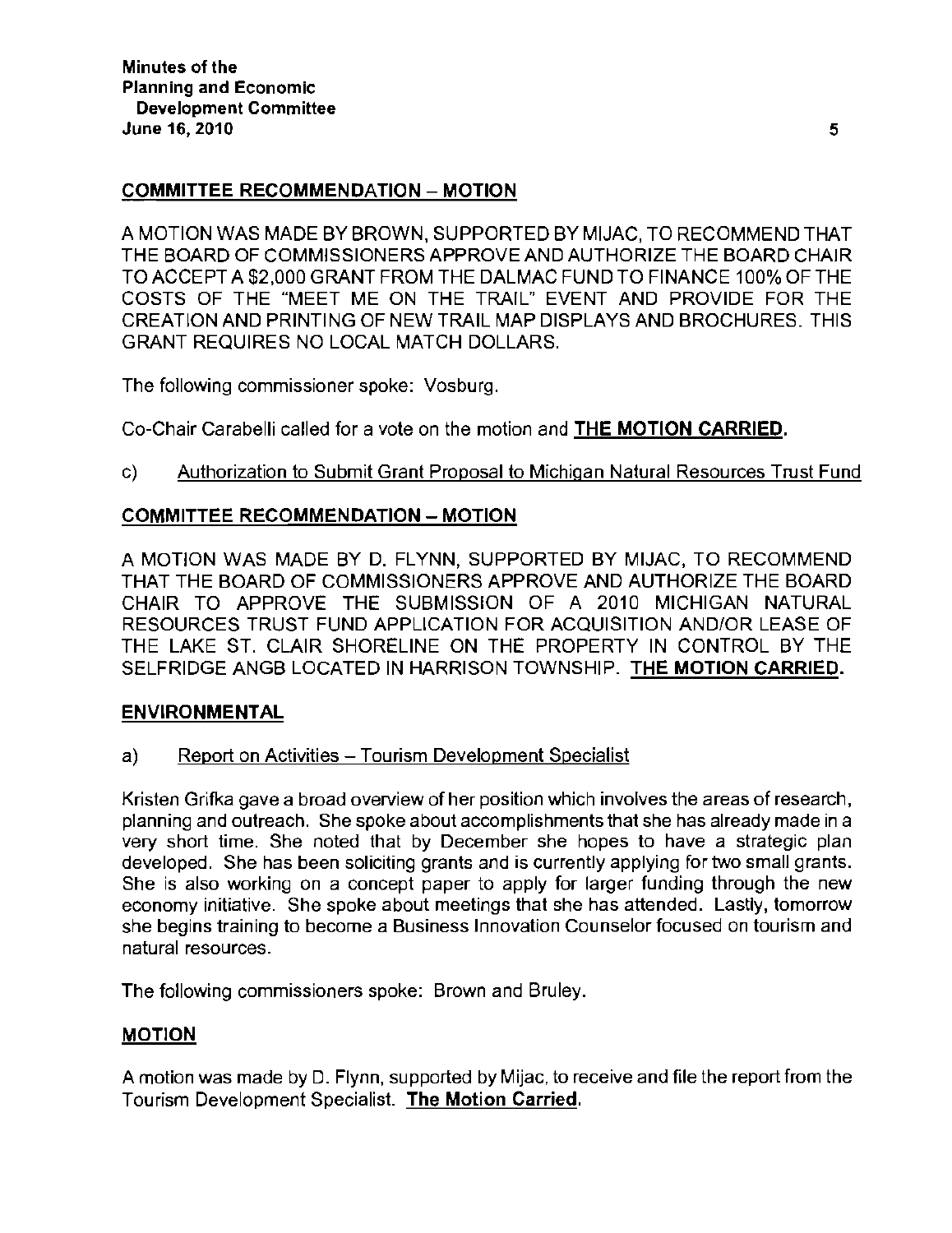## **TOURISM**

a) Report on Lake St. Clair Tourism Initiative Website

## **MOTION**

A motion was made by Duzyj, supported by Moceri, to receive and file the report on the **Lake St. Clair tourism initiative website.** 

Justin Robinson gave a PowerPoint presentation entitled, Tour Lake SI. Clair.

The following commissioners spoke: Vosburg, Carabelli and Duzyj.

Co-Chair Carabelli called for a vote on the motion and The Motion Carried.

# **MARKETING & PROMOTION**

a) Update on Film Macomb

## **MOTION**

A motion was made by Moceri, supported by Duzyj, to receive and file the report on Film Macomb.

Maria Zardis reported that in the last month, she responded to a few requests from location scouts looking for places for movies to occur. To her knowledge, none of the places they were able to point out have been selected. Currently, she is cooperating with the Michigan Film Office to load their location database with a need that they have expressed which is to **find more businesses that are interested in making their space available for film activity.**  She noted that information has been posted to the Film Macomb website.

Co-Chair Carabelli called for a vote on the motion and The Motion Carried.

## **UPDATE ON DEPARTMENTAL** STAFFING

**Steve Cassin reported that he has one position currently open in his department which is for an Administrative Secretary.** 

**The following commissioners spoke: Brown and Vosburg.** 

## **MOTION**

A motion was made by Moceri, supported by Brown, to receive and file the update on the